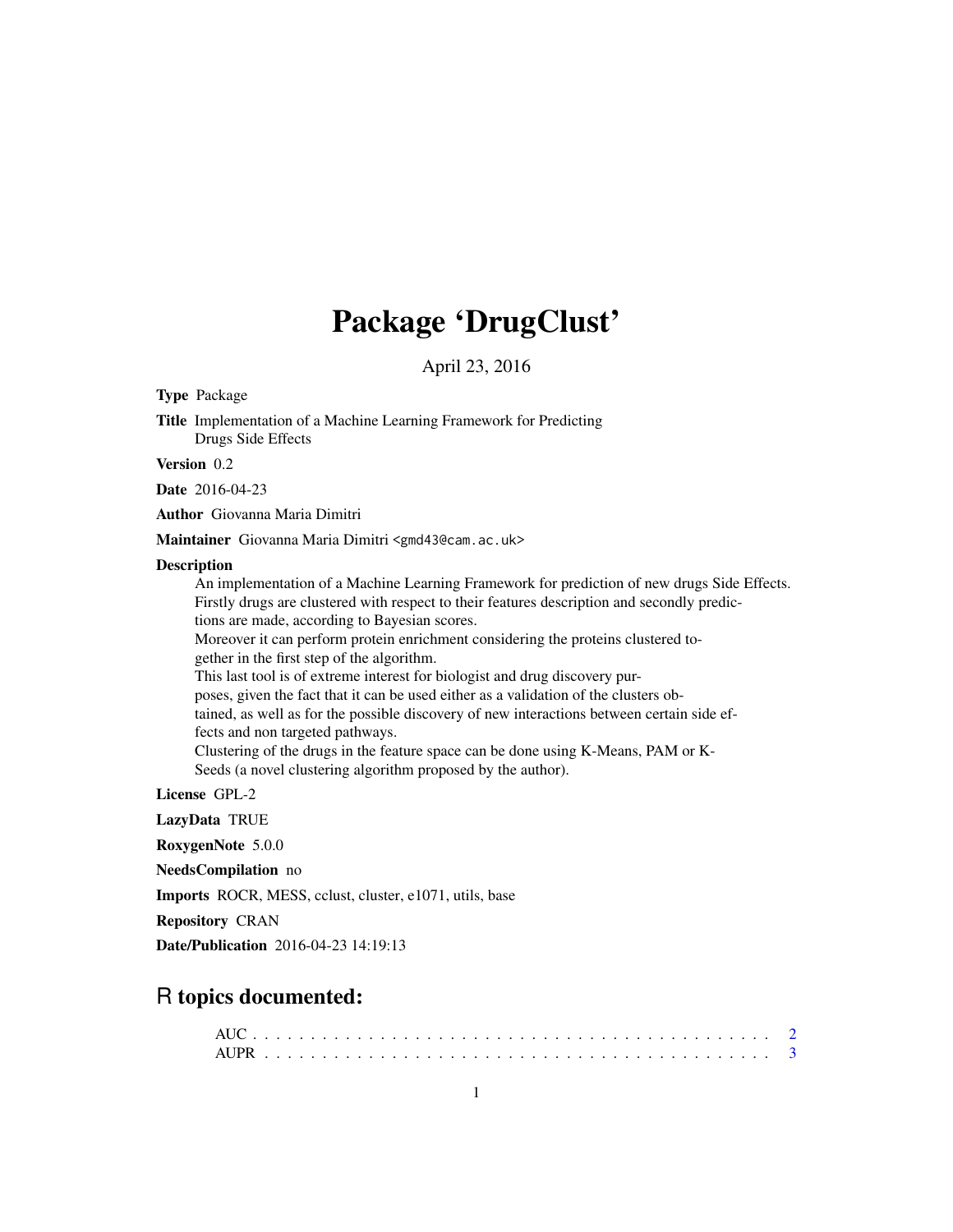<span id="page-1-0"></span>

| $\overline{4}$ |
|----------------|
| $\overline{4}$ |
| 5              |
| 6              |
| 6              |
| 7              |
| 8              |
| 8              |
| 9              |
|                |
|                |
| $-11$          |
|                |
|                |
|                |
|                |
|                |
|                |
|                |
|                |
| - 18           |
|                |

#### **Index** 2008 **[19](#page-18-0)99**

AUC *AUC*

## Description

Function Implementing metrics calculation of AUC

## Usage

AUC(predizioni, testpharmat, vectorAUC, name)

## Arguments

| predizioni  | matrix of predictions                                                                     |
|-------------|-------------------------------------------------------------------------------------------|
| testpharmat | matrix of test for the side effects                                                       |
| vectorAUC   | empty vector where the AUC values will be saved                                           |
| name        | string stating the name of the clustering Algorithm used, KSeeds, Kmeans or<br><b>PAM</b> |

## Value

vectorAUC vector containing the various AUC values for the various folds. Moreover the function draw the graph of AUC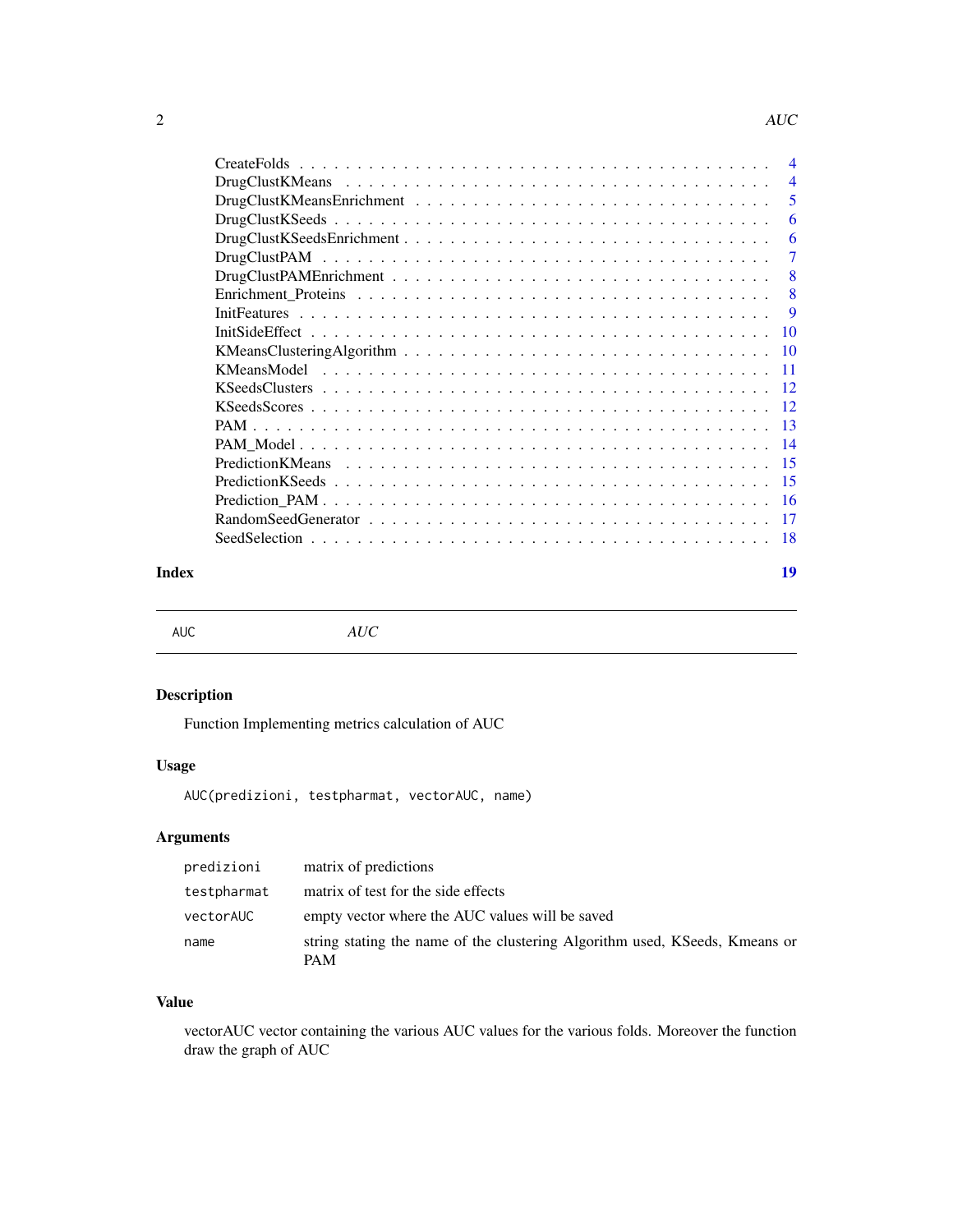#### <span id="page-2-0"></span> $AUPR$  3

## Examples

```
#' #Function for obtaining AUC
#Once you have obtained predizioni with the Prediction function you can apply
#this AUC function using the following command (testpharmat sideeffects test matrix)
#vectorAUC<-numeric()
#vectorAUC<-AUC(predizioni,testpharmat,vectorAUC,"KSeeds")
```
AUPR *AUPR*

## Description

Function Implementing metrics calculation of AUPR

#### Usage

```
AUPR(predizioni, testpharmat, vectorAUPR, name)
```
## Arguments

| predizioni  | matrix of predictions                                       |
|-------------|-------------------------------------------------------------|
| testpharmat | matrix of test for the Side Effects                         |
| vectorAUPR  | empty vector to store AUPR                                  |
| name        | name of the clustering algorithm used (KSeeds, KMeans, PAM) |

#### Value

vectorAUPR vector containing AUPR values for the various folds, the function also draws AUPR graphs

```
#Function for obtaining AUC
#Once you have obtained predizioni with the Prediction function you can apply
#this AUPR function using the following command (testpharmat sideeffects test matrix)
#vectorAUPR<-numeric()
#vectorAUPR<-AUPR(predizioni,testpharmat,vectorAUPR,"KSeeds")
```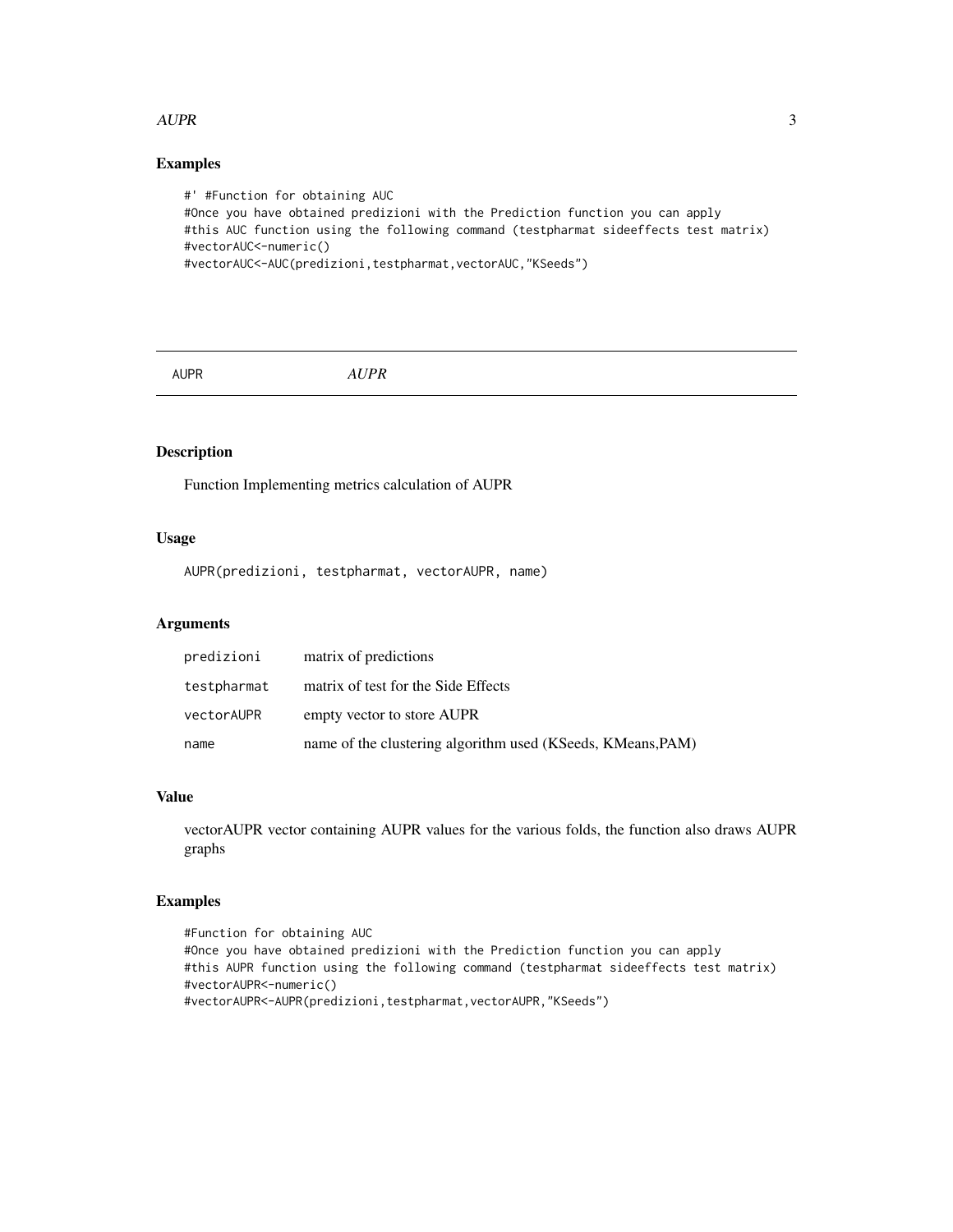<span id="page-3-0"></span>CreateFolds *CreateFolds*

## Description

Create the folds given the features matrix

## Usage

```
CreateFolds(features, num_folds)
```
## Arguments

| features  | is the features matrix that has to be divided in folds for performing cross valida- |
|-----------|-------------------------------------------------------------------------------------|
|           | tion                                                                                |
| num folds | number of folds desired                                                             |

## Value

folds: the elements divided in folds

## Examples

```
r < - 8c < -10m0 <- matrix(0, r, c)
features <- apply(m0, c(1,2), function(x) sample(c(0,1),1))
folds<-CreateFolds(features,4)
```
DrugClustKMeans *DrugClustKMeans*

## Description

Function Implementing DrugClust with KMeans algorithm

## Usage

```
DrugClustKMeans(num_folds, num_clusters, num_iterations, features, side_effects)
```

| num folds    | number of folds                     |
|--------------|-------------------------------------|
| num clusters | number of clusters                  |
|              | num_iterations number of iterations |
| features     | features matrix                     |
| side_effects | side effects matrix                 |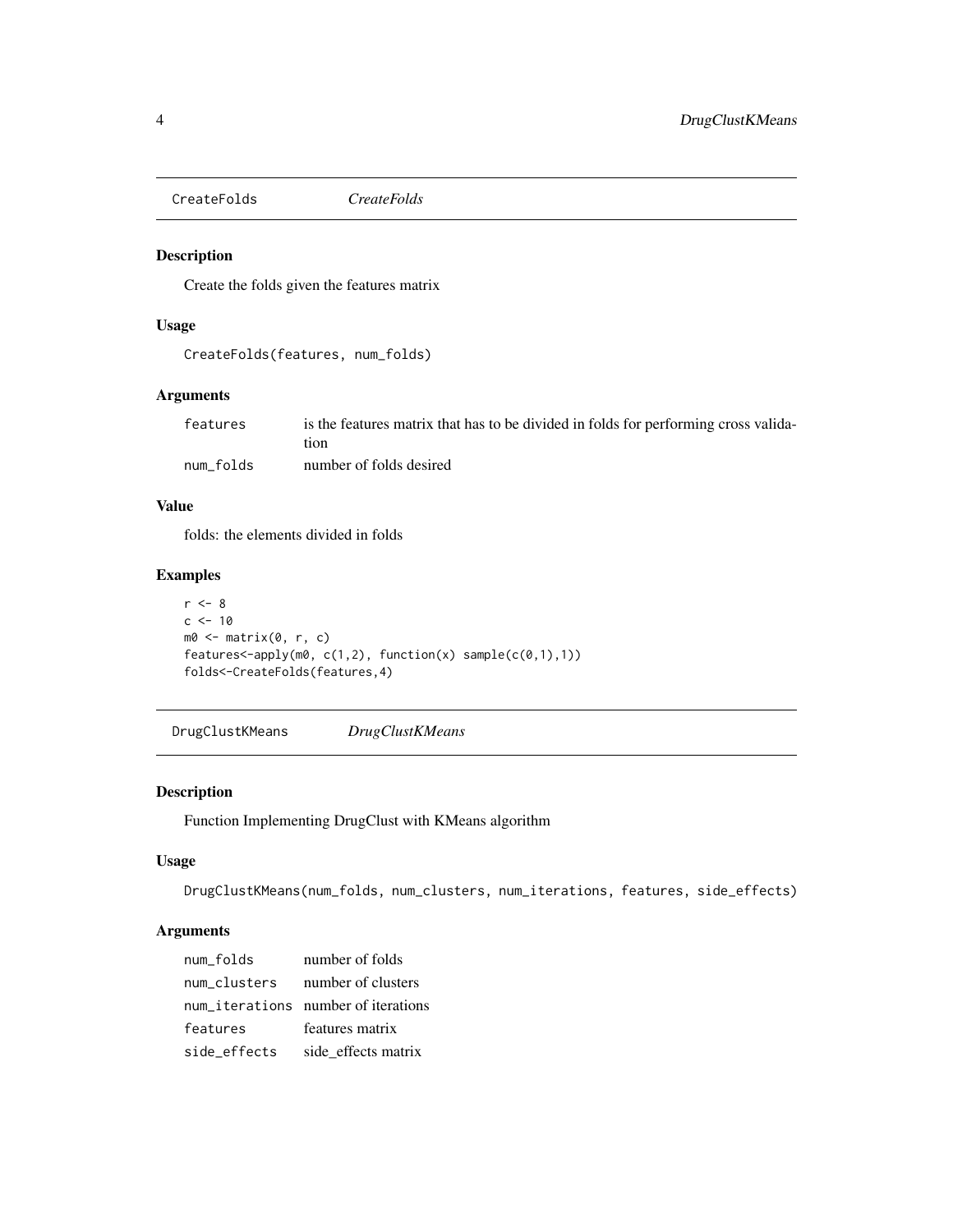## <span id="page-4-0"></span>Value

(list(AUCFinal,AUPRFinal)) first value is the mean AUC on the various folders, second value is the mean AUPR on the various folders

## Examples

```
# num_folds=3
# num_clusters=4
# num_iterations= 5
#features is the features matrix (see InitFeatures function)
# side effects is the matrix containing side effects (see InitSideEffects function)
#result<-DrugClustKMeans(num_folds,num_clusters,num_iterations,features,side_effects)
```
DrugClustKMeansEnrichment

*DrugClustKMeansEnrichment*

## Description

Function Implementing DrugClust with KMeans and Enrichment

## Usage

DrugClustKMeansEnrichment(num\_clusters, features, pharmat)

## Arguments

| num clusters | number of clusters desired |
|--------------|----------------------------|
| features     | matrix features            |
| pharmat      | matrix of side effects     |

#### Value

number of pathways for various clusters

```
#features is the features matrix
#resultSeeds<-DrugClustKMeansEnrichment(4,features)
```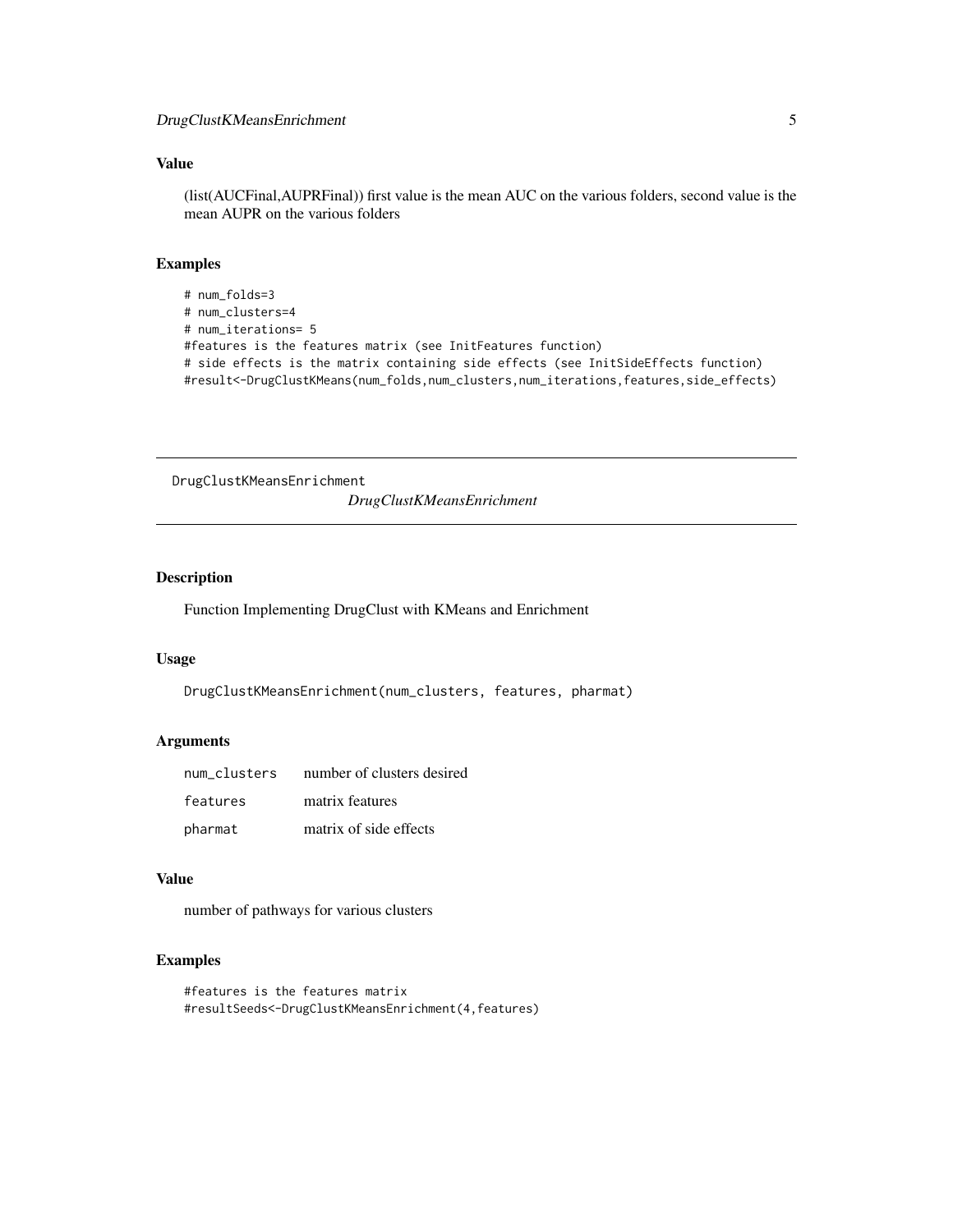<span id="page-5-0"></span>DrugClustKSeeds *DrugClustKSeeds*

#### Description

Function Implementing metrics calculation DrugClust

## Usage

DrugClustKSeeds(num\_folds, num\_clusters, num\_iterations, features, side\_effects)

#### Arguments

| num folds    | number of folds                     |
|--------------|-------------------------------------|
| num clusters | number of clusters                  |
|              | num_iterations number of iterations |
| features     | features matrix                     |
| side effects | side_effects matrix                 |

#### Value

(list(AUCFinal,AUPRFinal)) first value is the mean AUC on the various folders, second value is the mean AUPR on the various folders

#### Examples

```
# num_folds=3
# num_clusters=4
# num_iterations= 5
# features is the features matrix (see InitFeatures function)
# side effects is the matrix containing side effects (see InitSideEffects function)
#result<-DrugClustKSeeds(num_folds,num_clusters,num_iterations,features,side_effects)
```
DrugClustKSeedsEnrichment

*DrugClustKSeedsEnrichment*

## Description

Function Implementing DrugClust with KSeeds and Enrichment

#### Usage

DrugClustKSeedsEnrichment(num\_clusters, features, pharmat)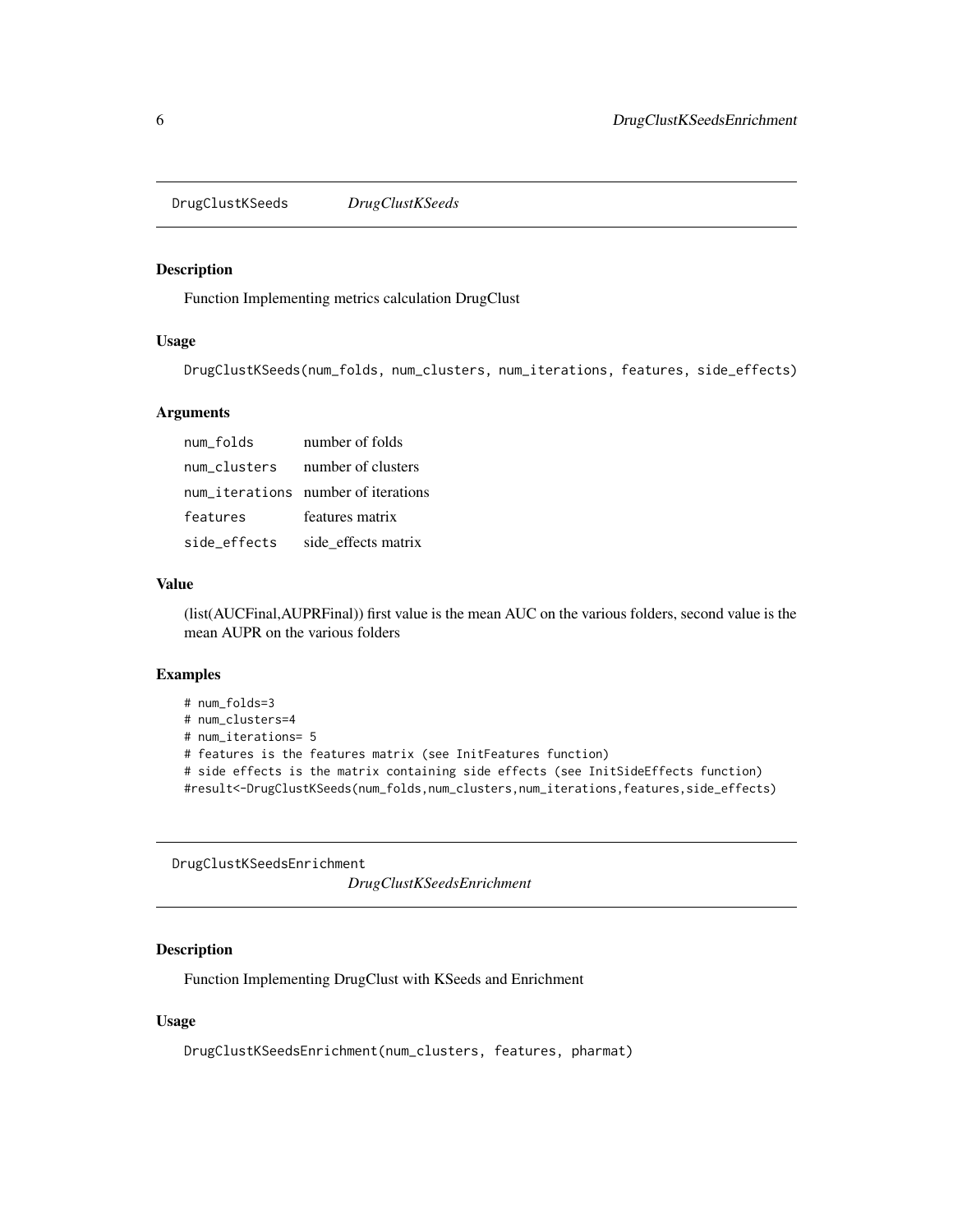## <span id="page-6-0"></span>DrugClustPAM 7

#### Arguments

| num clusters | number of clusters     |
|--------------|------------------------|
| features     | matrix of features     |
| pharmat      | matrix of side effects |

## Value

number of pathways for various clusters

## Examples

```
#features is the features matrix
#resultSeeds<-DrugClustKSeedsEnrichment(4,features)
```
DrugClustPAM *DrugClustPAM*

## Description

Function Implementing DrugClust with PAM algorithm

## Usage

DrugClustPAM(num\_folds, num\_clusters, num\_iterations, features, side\_effects)

## Arguments

| num folds    | number of folds                     |
|--------------|-------------------------------------|
| num clusters | number of clusters                  |
|              | num_iterations number of iterations |
| features     | features matrix                     |
| side_effects | side effects matrix                 |

#### Value

(list(AUCFinal,AUPRFinal)) first value is the mean AUC on the various folders, second value is the mean AUPR on the various folders

```
# num_folds=3
# num_clusters=4
# num_iterations= 5
#features is the features matrix (see InitFeatures function)
# side effects is the matrix containing side effects (see InitSideEffects function)
#result<-DrugClustPAM(num_folds,num_clusters,num_iterations,features,side_effects)
```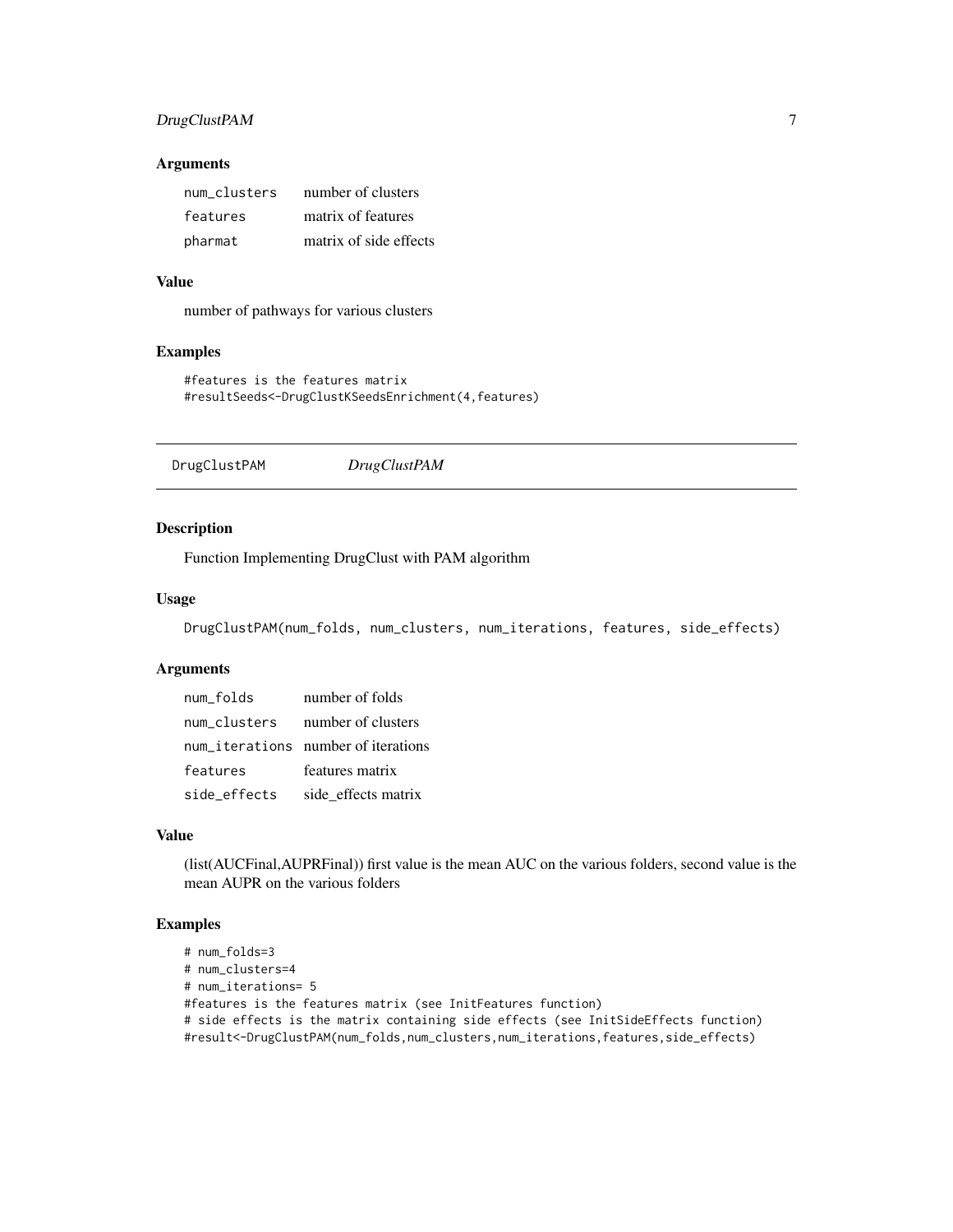<span id="page-7-0"></span>DrugClustPAMEnrichment

*DrugClustPAMEnrichment*

## Description

Function Implementing DrugClust with PAM algorithm and Enrichment

## Usage

DrugClustPAMEnrichment(num\_clusters, features)

## Arguments

| num clusters | number of clusters desired |
|--------------|----------------------------|
| features     | matrix of features         |

## Value

number of pathways for various clusters

## Examples

```
#features is the features matrix
#resultSeeds<-DrugClustPAMEnrichment(4,features)
```
Enrichment\_Proteins *Enrichment\_Proteins*

## Description

Function Performing Proteins Enrichment using Gene Ontology

#### Usage

Enrichment\_Proteins(features, num\_clusters, clusters)

| features     | matrix of features                               |
|--------------|--------------------------------------------------|
| num clusters | number of clusters                               |
| clusters     | clusters returned from the clustering algorithms |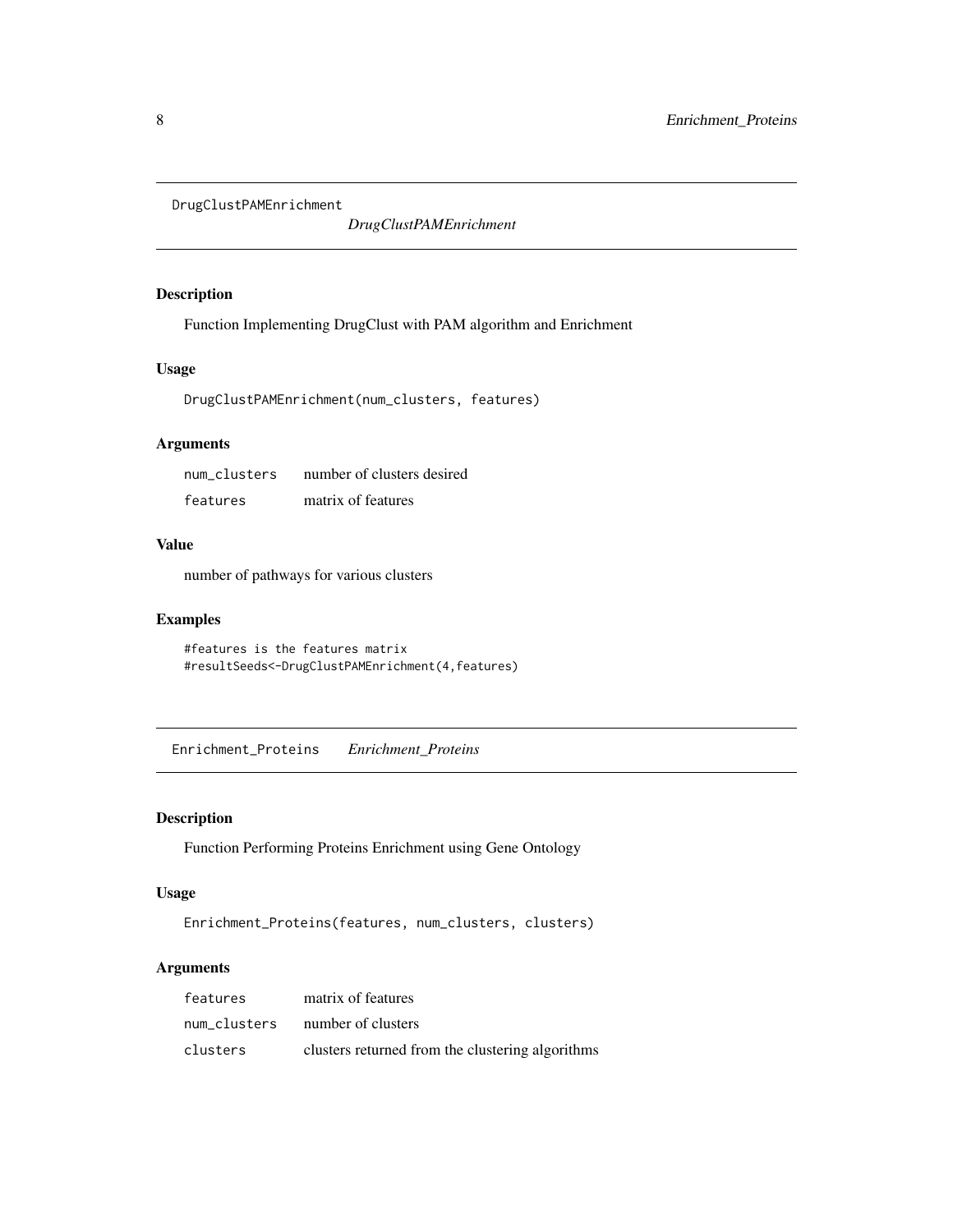#### <span id="page-8-0"></span>InitFeatures 9

#### Value

vector\_numb\_pathway return a vector telling in how many pathways the various clusters are involved

#### Examples

```
#feature is the feature matrix
# pamx is the result of the PAM function
# and pamx$clustering gives the list assigning each element to a certain cluster
#all_pathways<-Enrichment_Proteins(features,4,pamx$clustering)
```
InitFeatures *InitFeatures*

#### **Description**

Initialize the features matrix. The data needs to be binary matrices where each row is a drug, and columns represents drugs features. If the element in position ij is 1 it means that the ith drug interacts with the jth element (for example a protein). The same for the matrix where side effects are stored.

#### Usage

```
InitFeatures(namefeatures)
```
## Arguments

namefeatures name of the file where the features are stored.The file needs to be in the same folder where you have the code.

## Value

The matrix containing drugs features

#### Examples

#Generate a sample features binary matrix #for example you will fin the file bioma2.txt which is a sample file for feature matrix #you can therefore type the command features<-InitFeatures("bio2mat.txt") to upload it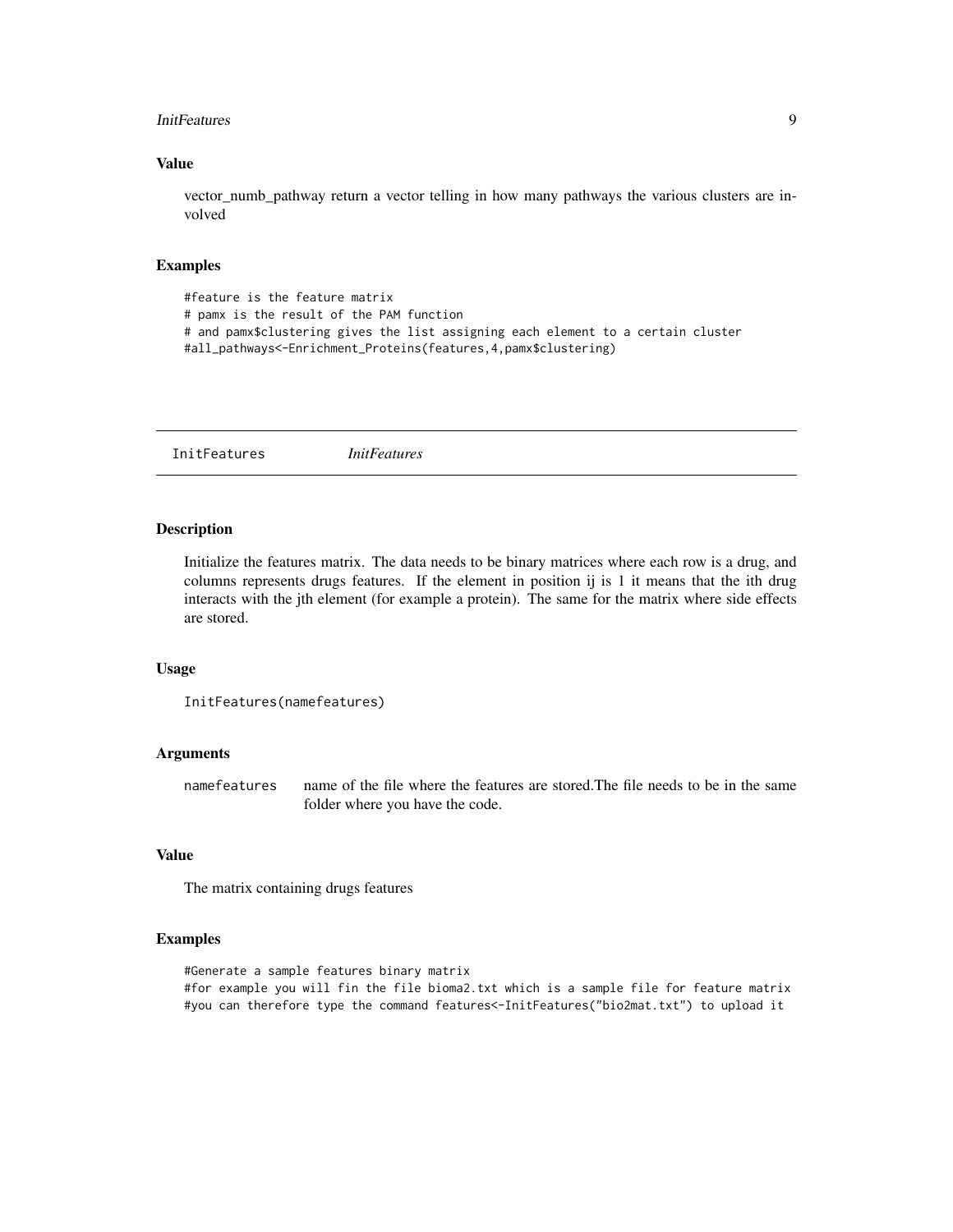<span id="page-9-0"></span>InitSideEffect *InitSideEffect*

## Description

Initialize the matrix of features and Side Effects

## Usage

```
InitSideEffects(nameSideEffects)
```
## Arguments

nameSideEffects

name of the file where the side effects are stored. The format has to be a binary matrix, where the rows are the drugs and columns are the various side effects (1/0 meaning presence or absence of a certain side effect).

#### Value

The matrix containing drugs side effects

#### Examples

#Generate a sample features binary matrix #for example you will fin the file pharmat.txt which is a sample file of side\_effects matrix #you can therefore type the command side\_effects<-InitSideEffects("pharmat.txt") to upload it

KMeansClusteringAlgorithm *KMeans*

#### Description

KMeans clustering algorithm

## Usage

KMeans(train, num\_clusters)

| train        | matrix of train features   |
|--------------|----------------------------|
| num clusters | number of clusters desired |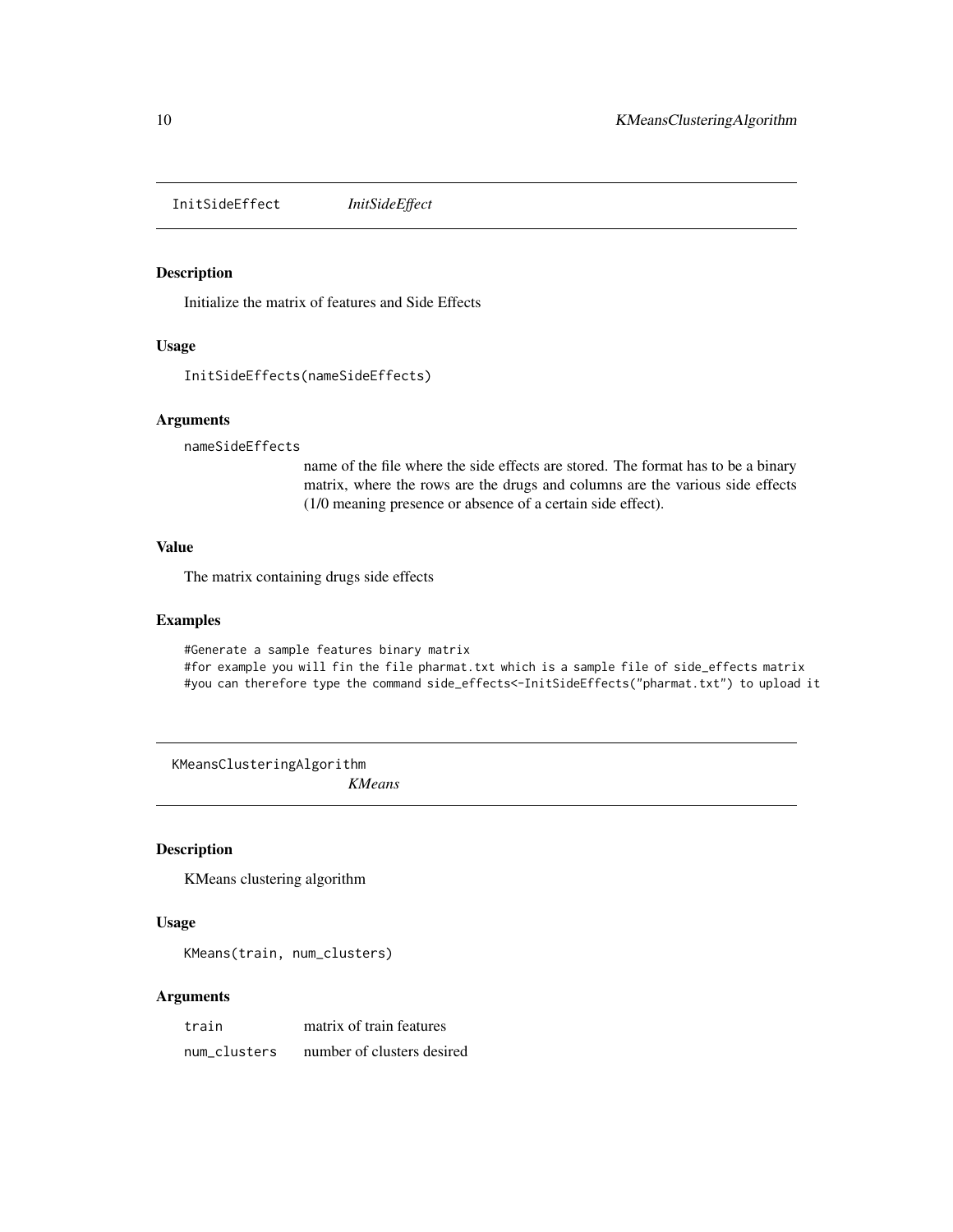## <span id="page-10-0"></span>KMeansModel 11

## Value

cl list containing the clusters ownerships

## Examples

```
#use the initFeatures to upload train feature matrix
#see also KSeedsClusters function to see a similar example
#with a toy matrix
#cl<-KMeans(train,num_clusters)
```
KMeansModel *KMeansModel*

## Description

Function finding the Bayesian Model given the KMeans clustering algorithm

## Usage

```
KMeansModel(train, trainpharmat, num_clusters, cl)
```
## Arguments

| train | matrix of train features                        |
|-------|-------------------------------------------------|
|       | trainpharmat matrix of training of side effects |
|       | num_clusters number of clusters desired         |
| c1    | results of the KMeans model clustering function |

## Value

A Bayesian matrix of model for predictions, given the KMeans clustering

```
#First call the KMeans function and obtain cl (list of clusters)
#train is the feature matrix of train
#trainpharmat is the side effect matrix of train
#A<-KMeansModel(train,trainpharmat,4,cl)
```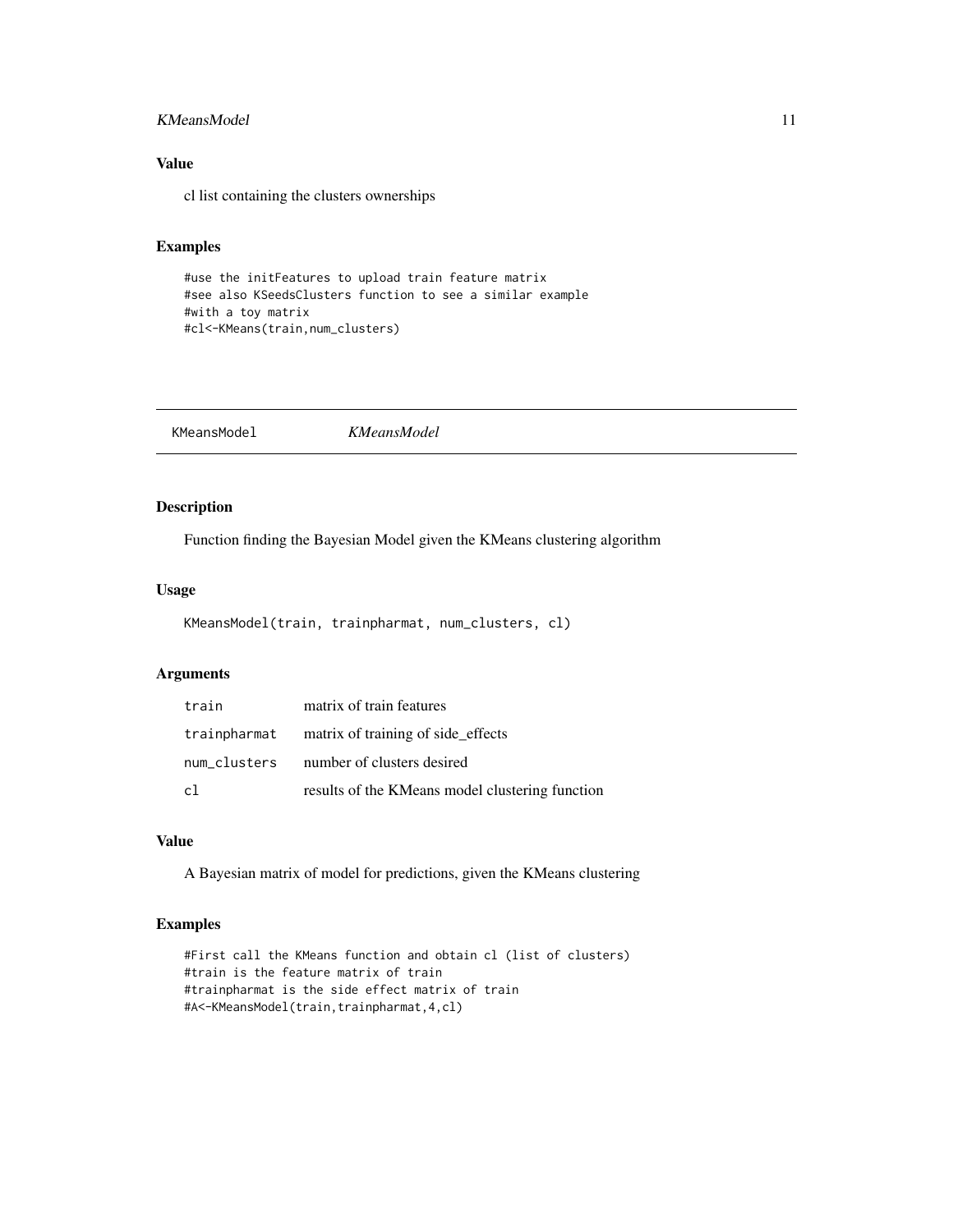<span id="page-11-0"></span>KSeedsClusters *KSeedsClusters*

#### Description

Function Implementing KSeeds. K-Seeds, firstly randomly chooses a number of drugs (renamed Seeds) equal to the number of clusters desired. Then, the other drugs are assigned to a cluster with respect to Hamming Distance between the drug and the seed of a certain cluster. Cluster seeds are not recomputed at each iteration. This allows a speed up in terms of computational complexity and the algorithm terminates when all the drugs have been assigned.

## Usage

```
KSeedsClusters(train, num_clusters, Seed, s)
```
#### Arguments

| train        | train matrix of features                                     |
|--------------|--------------------------------------------------------------|
| num_clusters | number of clusters desired                                   |
| Seed         | subset of drugs features matrix, with just the Seeds as rows |
| S            | the seeds of the clusters                                    |

#### Value

clusters list indicating the cluster to which each drug belongs to

#### Examples

```
r < - 8c < -10m0 <- matrix(0, r, c)
num_clusters=4
features < -apply(m0, c(1,2), function(x) sample(c(0,1),1))s<-RandomSeedGenerator(num_clusters,nrow(features))
Seed<-SeedSelection(features,num_clusters,s)
clusters<-KSeedsClusters (features,num_clusters,Seed,s)
```
KSeedsScores *KSeedsScores*

## Description

Function for obtaining the Bayesian prediction scores using KSeeds clustering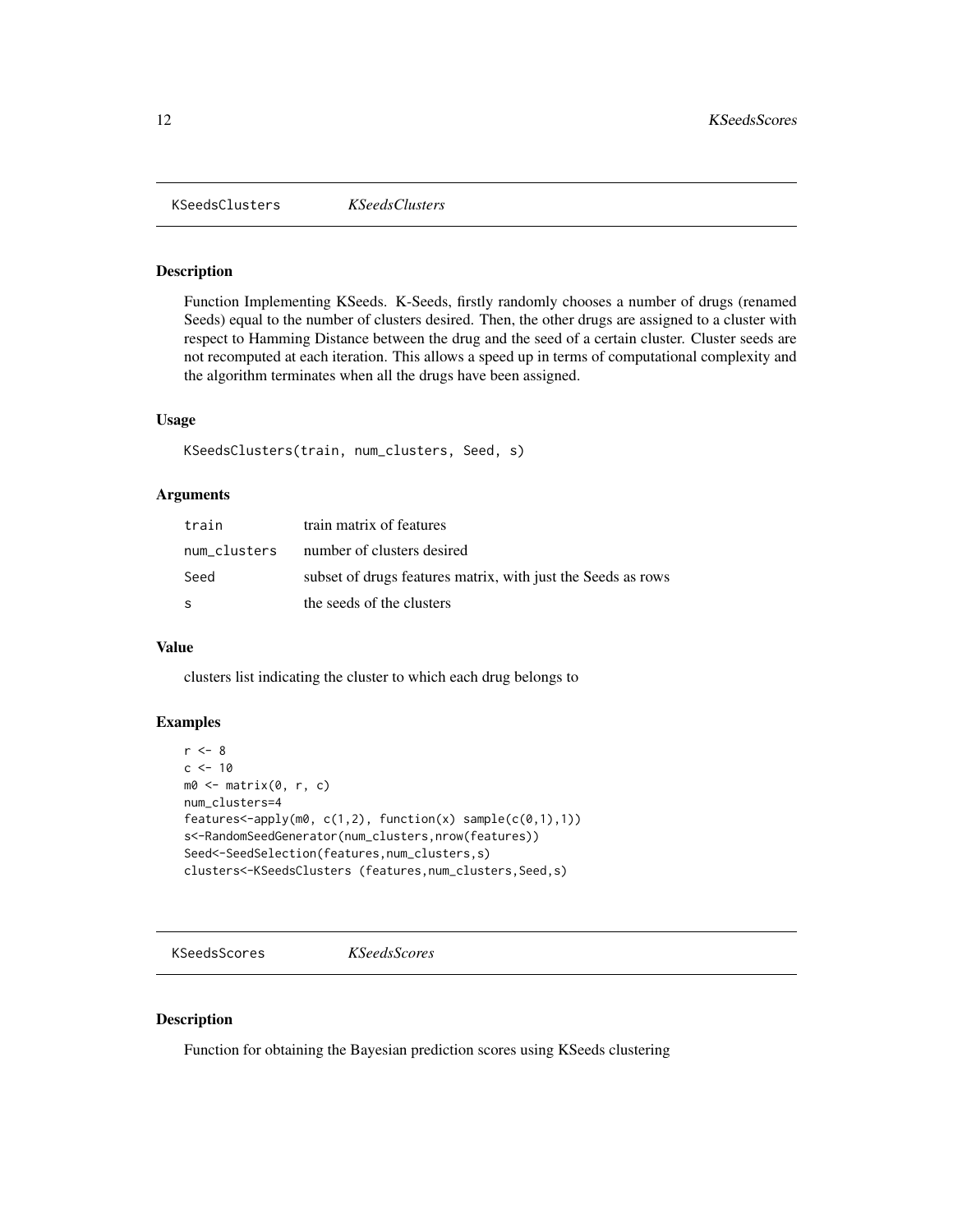#### <span id="page-12-0"></span> $PAM$  13

## Usage

KSeedsScores(train, trainpharmat, num\_clusters, Seed, s, clusters)

#### Arguments

| train        | train matrix of features                                      |
|--------------|---------------------------------------------------------------|
| trainpharmat | train matrix of side effects                                  |
| num_clusters | number of clusters desired                                    |
| Seed         | subset of the features matrix containing only the Seeds drugs |
| -S           | the seeds of the clusters                                     |
| clusters     | the list of clusters where the various drugs are              |

## Value

A matrix containing prediction scores for each cluster

#### Examples

```
r < -8c < -10m0 \le matrix(0, r, c)
num_clusters=4
features<-apply(m0, c(1,2), function(x) sample(c(0,1),1))
#Generate a sample side effects binary matrix
r1 < -8c1 < -10m1 <- matrix(0, r1, c1)
side_effects<-apply(m1, c(1,2), function(x) sample(c(0,1),1))
s<-RandomSeedGenerator(num_clusters,nrow(features))
Seed<-SeedSelection(features,num_clusters,s)
clusters<-KSeedsClusters (features,num_clusters,Seed,s)
A<-KSeedsScores(features,side_effects,num_clusters,Seed,s,clusters)
```
PAM *PAM*

## Description

PAM clustering algorithm

#### Usage

PAM(train, num\_clusters)

| train        | matrix of train features   |
|--------------|----------------------------|
| num clusters | number of clusters desired |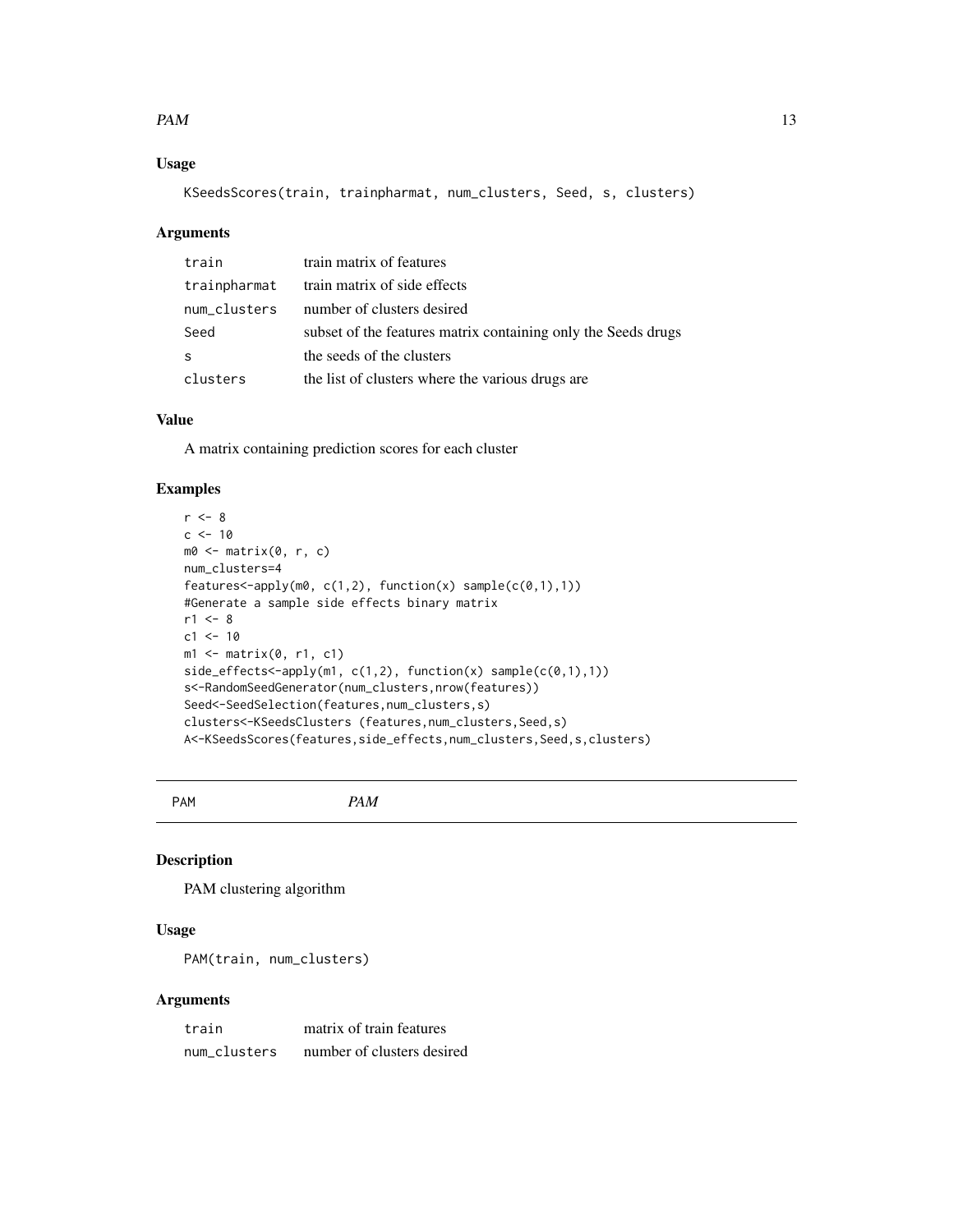## Value

pamx structure with various values resulting from PAM clustering algorithm

## Examples

#train is the train feature matrix #pamx<-PAM(train,4)

PAM\_Model *PAM\_Model*

## Description

PAM clustering algorithm Model

## Usage

PAM\_Model(pamx, num\_clusters, trainpharmat, train)

## Arguments

| pamx         | result of pam clustering algorithm  |
|--------------|-------------------------------------|
| num clusters | number of clusters desired          |
| trainpharmat | matrix of training for side effects |
| train        | matrix of train features            |

## Value

A matrix of model for prediction of uncharacterised drugs, given PAM clustering

```
#pamx is the result of the PAM function
#trainpharmat is the side effect train matrix
#train is the feature train matrix
#A<-PAM_Model(pamx,4,trainpharmat,train)
```
<span id="page-13-0"></span>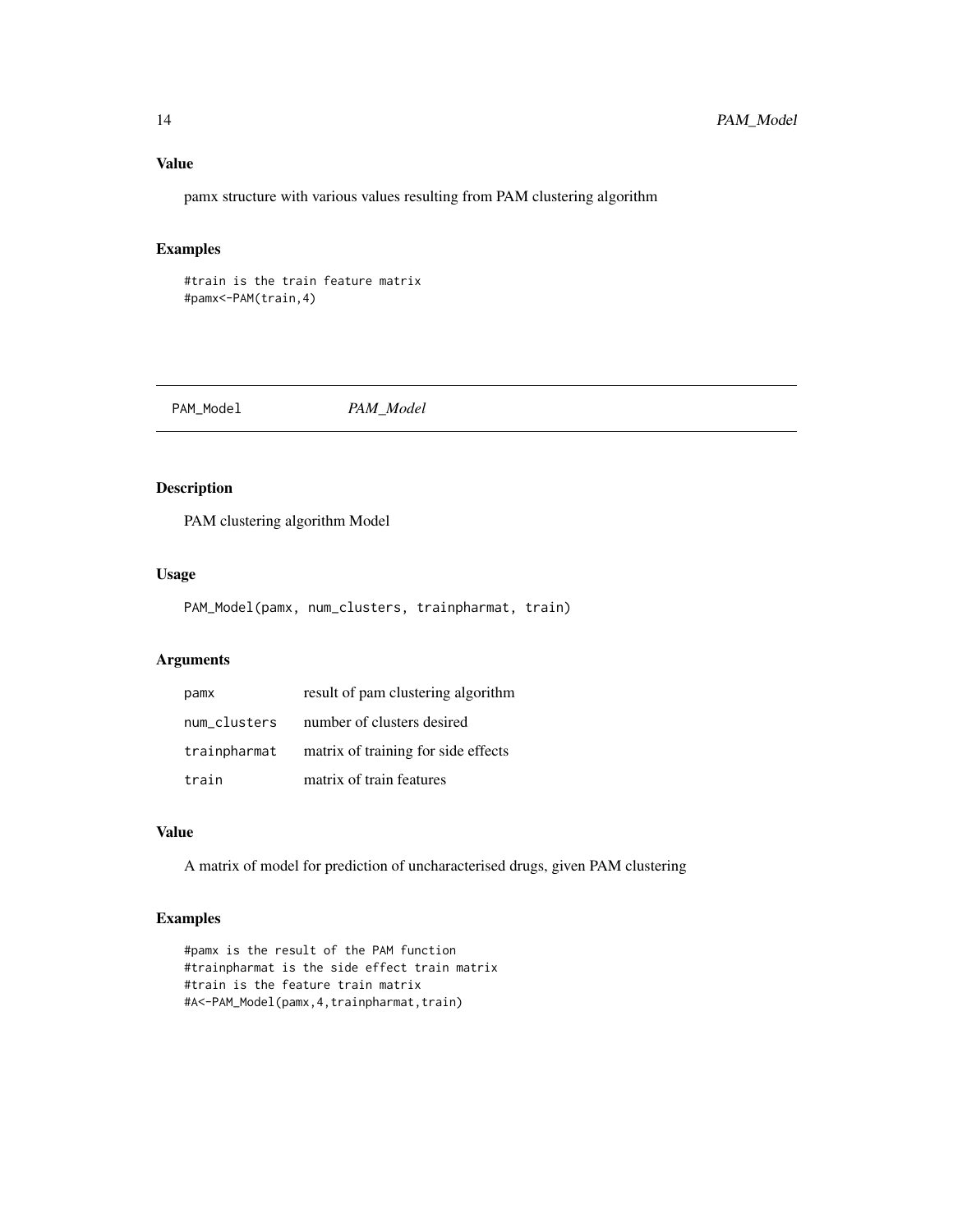## <span id="page-14-0"></span>Description

Function finding the predictions for the uncharacterized drugs given the KMeans clustering algorithm

## Usage

PredictionKMeans(A, cl, test)

## Arguments

| A    | Bayesian model given by the application of KMeansModel algorithm |
|------|------------------------------------------------------------------|
| cl   | structure of clusters given by the KMeans function               |
| test | test matrix of drugs                                             |

## Value

predizioni matrix with a number of rows equal to the number of clusters and a number of columns equal to the features

#### Examples

```
# A will be the result of the previous call of KMeans model funcion
#cl will be the result of KMeans function
#test is the test feature matrix
#predizioni<-PredictionKMeans(A,cl,test)
```
PredictionKSeeds *PredictionKSeeds*

## Description

Function implementing predictions for uncharacterized drugs

## Usage

```
PredictionKSeeds(test, Seed, num_clusters, A, numcolsideffects)
```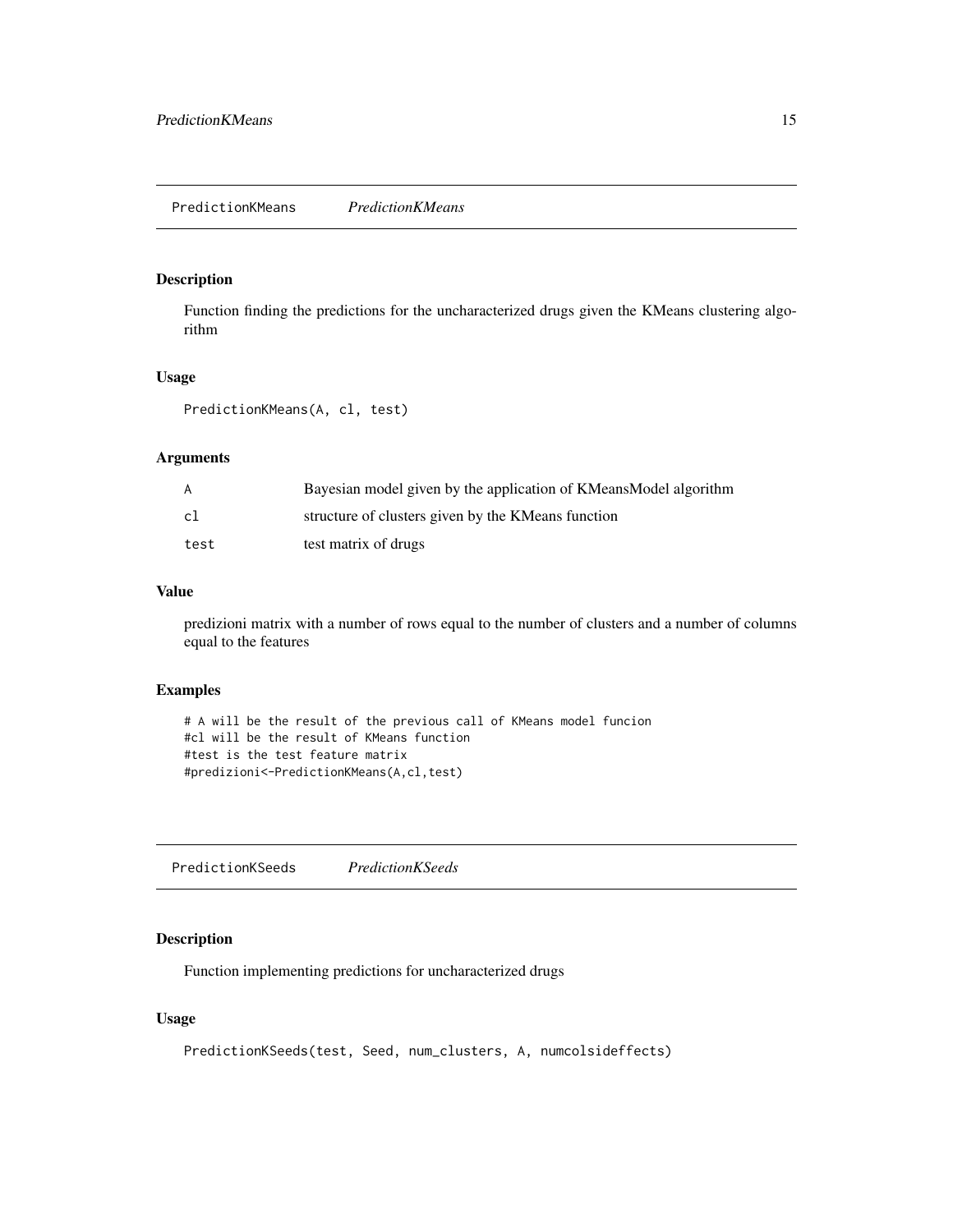#### Arguments

| test             | test drugs features matrix                                                |
|------------------|---------------------------------------------------------------------------|
| Seed             | matrix of seeds initialize in the KSeed algorithm                         |
| num_clusters     | number of clusters desired                                                |
| A                | matrix of Naive Bayes predictions scores, result of KSeedsScores function |
| numcolsideffects |                                                                           |
|                  | number of side offects                                                    |

number of sideeffects

#### Value

predizioni matrix containing predictions for the various uncharacterized drugs

#### Examples

```
r < - 8c <- 10
m0 \le - matrix(0, r, c)
num_clusters=4
features <- apply(m0, c(1,2), function(x) sample(c(0,1),1))
#Generate a sample side effects binary matrix
r1 < -8c1 <- 15
ml \leftarrow matrix(0, r1, c1)side_effects<-apply(m1, c(1,2), function(x) sample(c(0,1),1))
folds<-CreateFolds(features,2)
i=0train = features[folds != i,]
trainpharmat = side_effects[folds != i,]
test = features[follow] == i, ]testpharmat = side\_effects[follow] == i, ]s<-RandomSeedGenerator(num_clusters,nrow(train))
Seed<-SeedSelection(train,num_clusters,s)
clusters<-KSeedsClusters (train,num_clusters,Seed,s)
A<-KSeedsScores(train,trainpharmat,num_clusters,Seed,s,clusters)
predizioni<-PredictionKSeeds(test,Seed,num_clusters,A,ncol(side_effects))
```
Prediction\_PAM *Prediction\_PAM*

#### Description

PAM prediction models

#### Usage

PredictionPAM(A, pamx, test, numb\_sideEffects)

<span id="page-15-0"></span>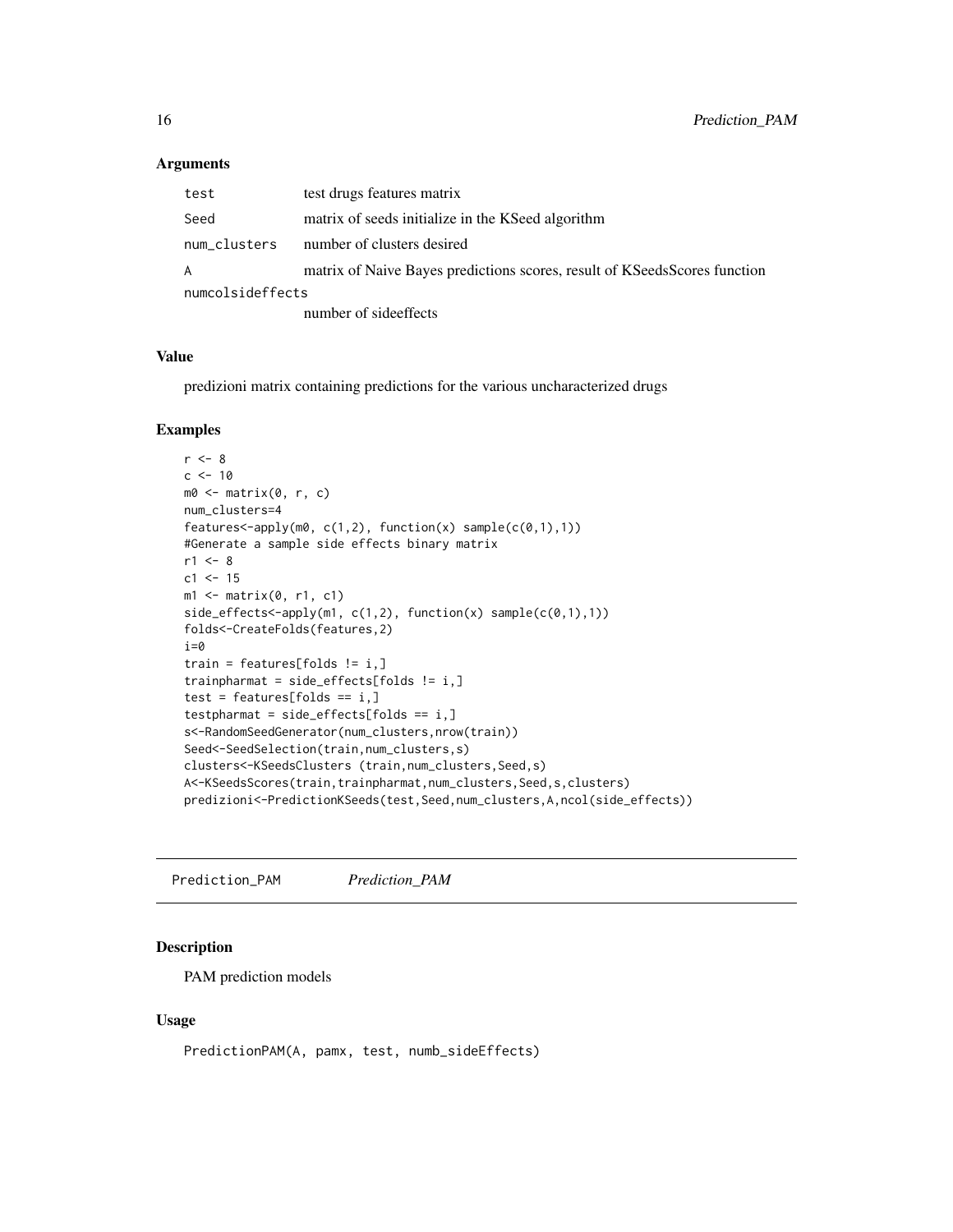## <span id="page-16-0"></span>RandomSeedGenerator 17

## Arguments

|                  | prediction scores matrix           |
|------------------|------------------------------------|
| pamx             | result of pam clustering algorithm |
| test             | test features matrix               |
| numb_sideEffects |                                    |
|                  | number of side effects             |

#### Value

predizioni matrix of predictions given PAM clustering

#### Examples

```
#A is the result of PAM_Model function
#pamx comes from the PAM function
#test is the feature test matrix
#predizioni<-PredictionPAM(A,pamx,test)
```
RandomSeedGenerator *RandomSeedGenerator*

#### Description

Initizalize seeds for the KSeeds clustering algorithm

#### Usage

RandomSeedGenerator(num\_clusters, numbrowfeatures)

#### Arguments

num\_clusters number of clusters desired numbrowfeatures number of rows of the features matrix

#### Value

s list of seeds

```
r < - 8c < -10m0 \le- matrix(0, r, c)
num_clusters=4
features<-apply(m0, c(1,2), function(x) sample(c(0,1),1))
s<-RandomSeedGenerator(4,nrow(features))
```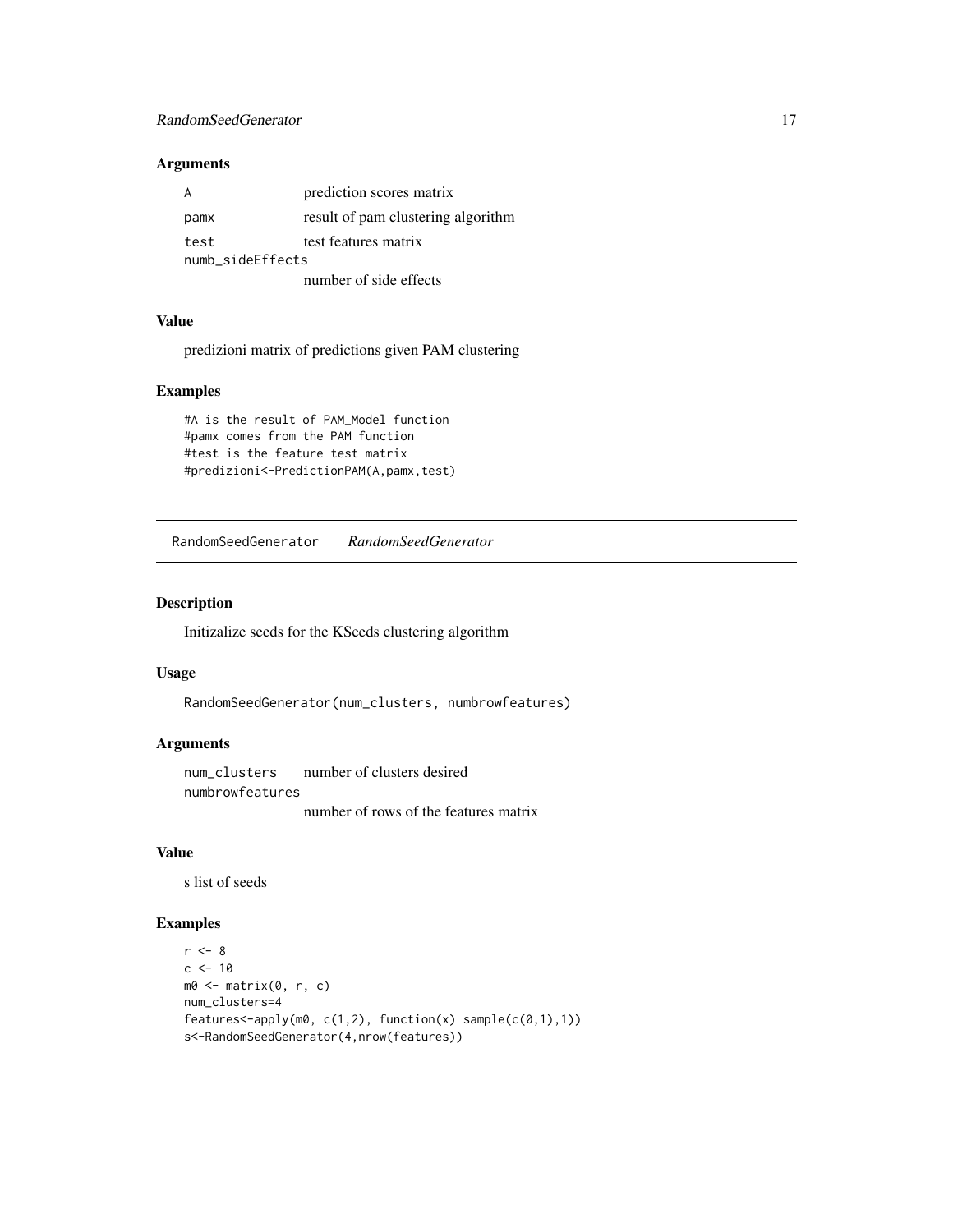<span id="page-17-0"></span>SeedSelection *SeedSelection*

## Description

Given the seeds, it creates the submatrix of the features where the rows are just the seeds drugs

#### Usage

```
SeedSelection(features, num_clusters, s)
```
## Arguments

| features     | train matrix of features (in the case of k-folding is the matrix of features) |
|--------------|-------------------------------------------------------------------------------|
| num clusters | number of clusters desired                                                    |
| S            | the list of seeds                                                             |

#### Value

Seed subset of the feature matrix, where rows are the Seed drugs, and columns the relative features

```
r <- 8
c < -10m0 <- matrix(0, r, c)
num_clusters=4
features<-apply(m0, c(1,2), function(x) sample(c(0,1),1))
s<-RandomSeedGenerator(num_clusters,nrow(features))
Seed<-SeedSelection(features,num_clusters,s)
```